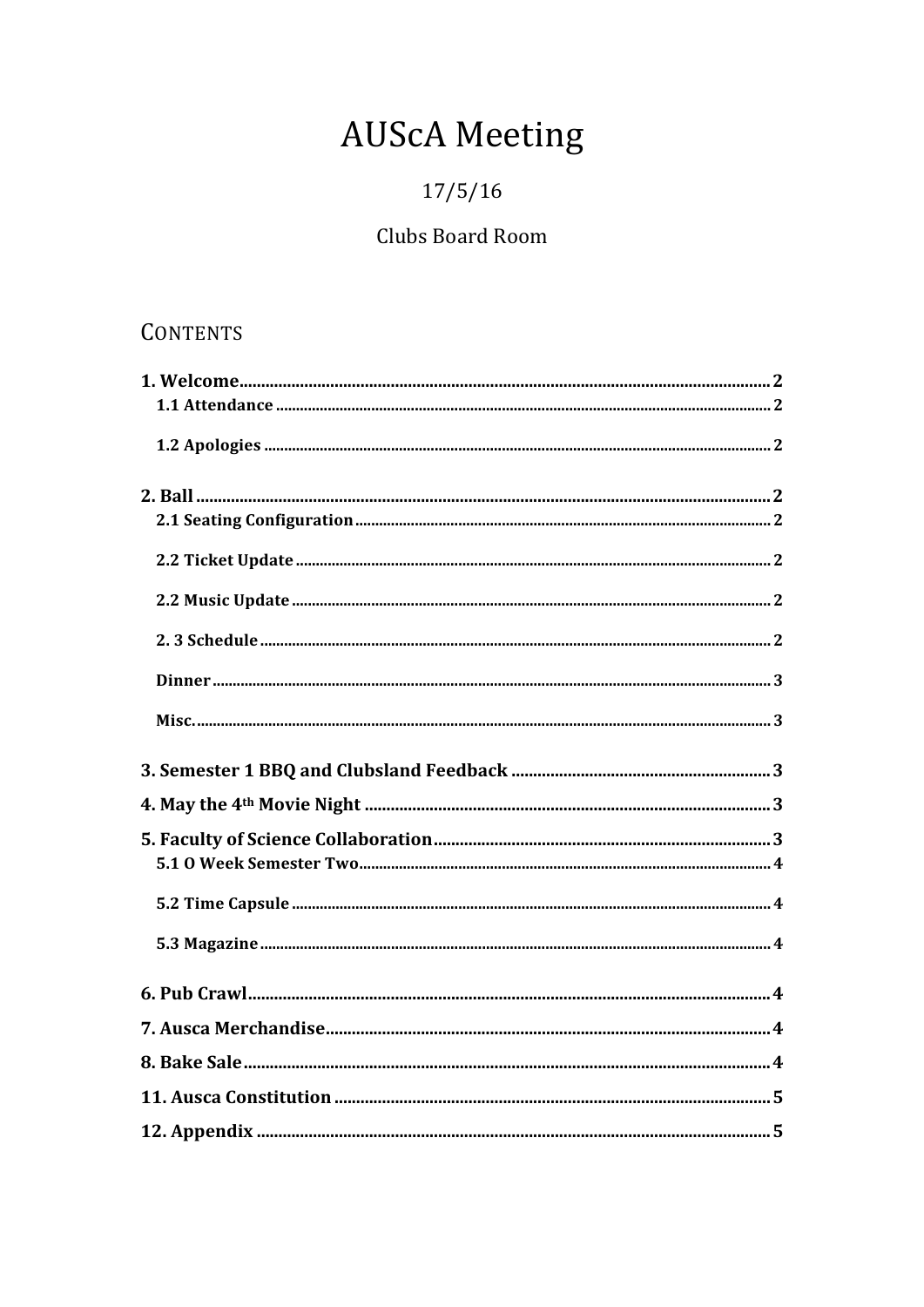## 1. WELCOME

#### 1.1 ATTENDANCE

Urwah Nawaz, Emi Shutz, Catisha Coburn, Lauren Fuge, Joshua Chey, Taylor Thomson-Carusa, Karl Asmussen, Brittany Howell, Nibir Chowdury, Kirsten Smith, Declan Price-Brooks, Michael Capoccia, Jason Olvier, Ben Geytenbeek.

#### 1.2 APOLOGIES

Kimberly McLean

## 2. BALL

## 2.1 SEATING CONFIGURATION

The ball has two different seating options; long tables or round tables. While the committee prefers long tables, due to the number of guests  $(160)$  this seating configuration will not be sufficient. Another option would be to have a combination of tables. Seating configurations will be confirmed on Monday after the number of guests is finalized.

## 2.2 TICKET UPDATE

Currently, 137 tickets have been sold, with another 30 academic tickets available, although it is unlikely that this number will be sold as this is the last week for academics to buy tickets. The committee has begun inviting those on the wait list to also buy tickets at \$100 per person. Tickets will stop being sold on Monday in order to finalise seating configuration.

A cap of 160 guests has been decided on, as this is the maximum capacity of the formal seating area. A greater number of guests would mean losing the dance floor.

## 2.2 MUSIC UPDATE

Urwah is to meet up with the DJ that has been hired to discuss the specifics during the week prior to the ball. The committee has no current preferences for where he sets up, or any other specifics he may ask.

The string quartet will play from  $6:30$  to  $8:30$ pm, stopping prior to Velta's speech.

Urwah is to confirm with Kim that both the DJ and the band have been paid.

String quartets

 $6:30 \text{ to } 8:30$ 

Ben, Jason, Brittany final speech

2. 3 SCHEDULE 6:30 String Quartet starts 7:00 pre drinks

7:30 Official start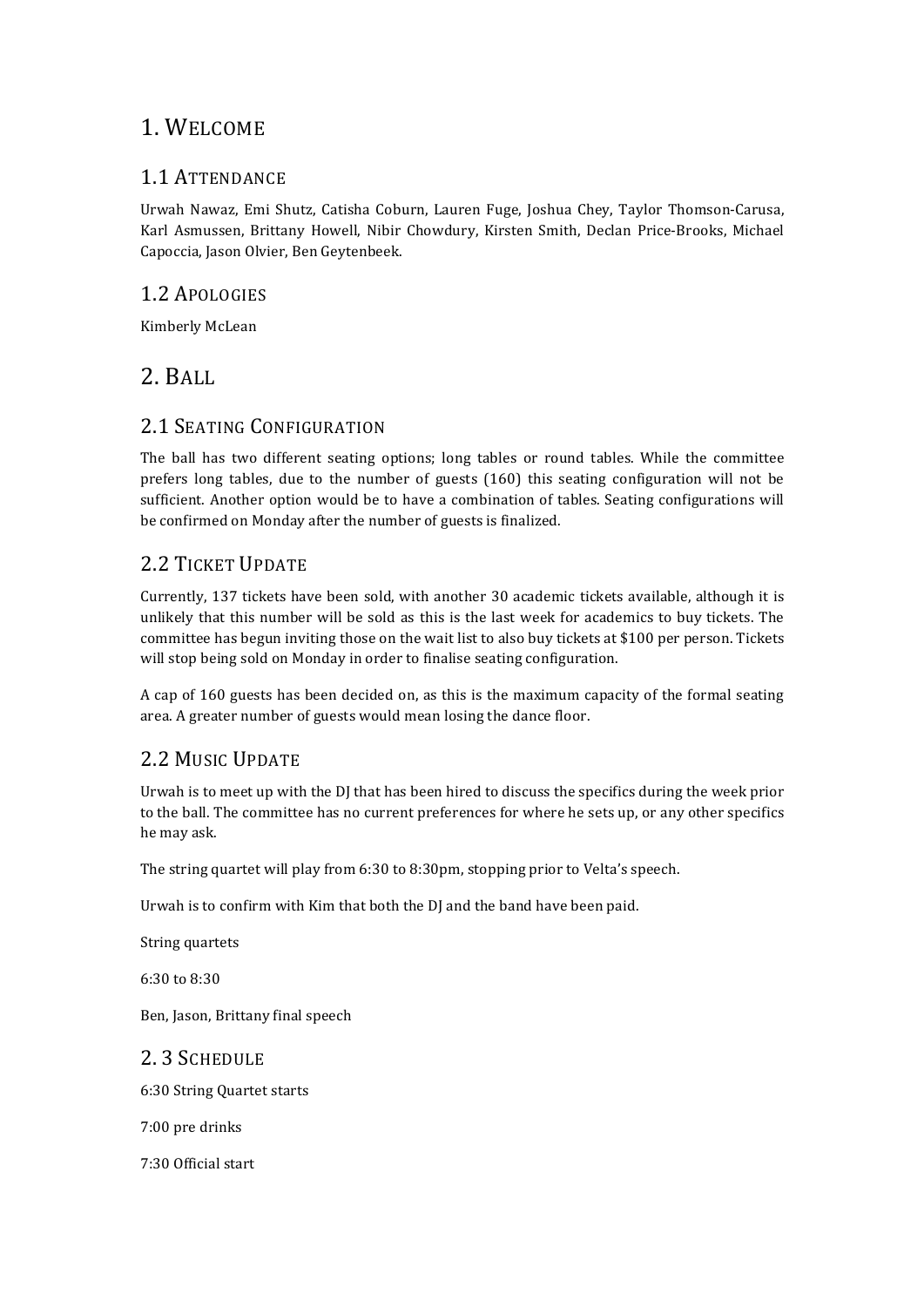8:00 Entre

8:30 String Quarter starts, Velta's speech

9:00 Dinner

The rest of the evening has not been finalised. Ben Jason and Brittany, as the past presidents of AUScA since its revival, will be giving a speech after dinner.

#### DINNER

Entre: Butternut Pumpkin, Ricotta and Sage Raviolo

Main: Atlantic Salmon Fillet and Chargrilled Fillet of Beef

Dessert: Steamed Dark Chocolate Pudding

#### M<sub>ISC</sub>.

A suit rental shop, Peter Shearer's in Rundle Mall, has offered a discount to those hiring a suit for the ball. This will be posted on Facebook.

Table decorations were considered, but due to budget constraints the committee ha decided to forgo them.

## 3. SEMESTER 1 BBO AND CLUBSLAND FEEDBACK

The Semester 1 BBQ experienced some issues this year, mainly due to lack of experience of the people running it. These included:

- Not being able to find the Geology BBO
- Buying too much meat, capsicum and bread (for the first time recorded)
- Competing with the Godless Society which was in a better location for 'walk-bys'
- The BBQ was arguably closed too early

It was suggested that next time, setting up should start earlier and the barbeque should run for longer. The geology eskies should also be booked. The next committee should also consider having the BBQ in term 1 of Semester 1, when the weather is better, however due to committee lag this may not be the better time.

Clubsland had poor membership sales, most likely due the time of semester. In future years, if Clubsland is on at this time, the Ausca committee must consider if it is worth participating in the event. 

## 4. MAY THE 4TH MOVIE NIGHT

The May the  $4<sup>th</sup>$  Movie night was a success, especially since no other club has organised a star wars themed event on May  $4<sup>th</sup>$ . Next year, as well as having a movie night on the  $4<sup>th</sup>$ , a star wars themed quiz night will also be held on the  $5<sup>th</sup>$ . This will be organised on top of the regular semester 2 quiz night. For this quiz night, it was suggested that we could also hire people dressed as "Storm Troopers" from 501st.

## 5. FACULTY OF SCIENCE COLLABORATION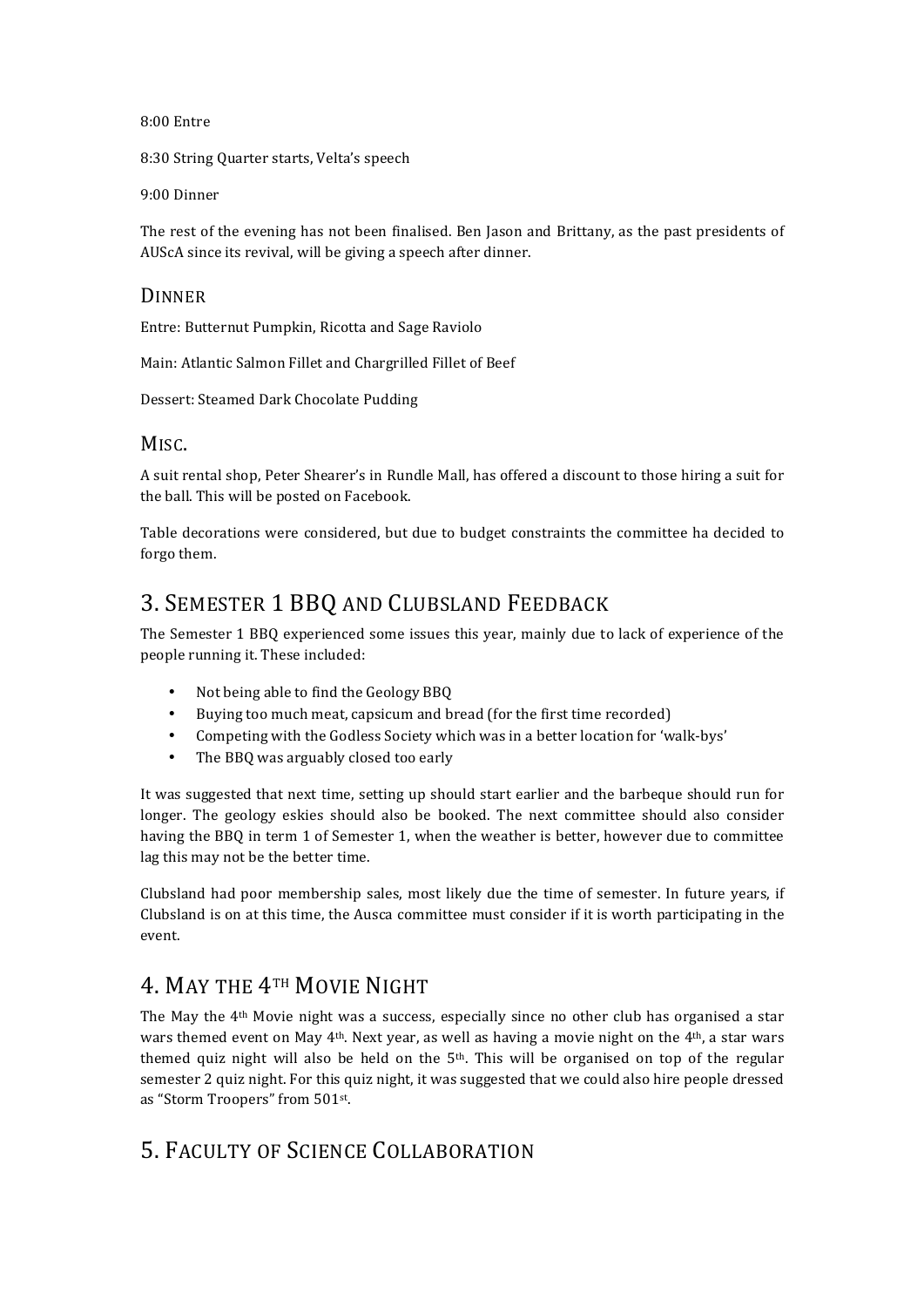The Faculty of Science has asked Ausca to run their Peer Mentoring program for first years. This runs from week 1 to week 6 of the first semester. This was discussed at length. While there are many pros to running the peer mentoring program, including higher engagement with first years for the first four weeks that will increase membership and involvement in the committee, and will possibly including funding from the faculty of science, it is a big commitment to make for future committees.

It was agreed that before any agreement can be made, a more formal proposal including greater detail is needed from the Faculty of Sciences. Brittany will arrange another meeting with the Faculty of Sciences to discuss this.

## 5.1 O WEEK SEMESTER TWO

Due to the upcoming ball, O Week Semester 2 will be discussed in more detail in a later meeting.

## 5.2 TIME CAPSULE

We will need to ask the Faculty of Science for assistance with the time capsule. Brittany will mention this at the next meeting with them.

For the time capsule, documents from the archive will copied and added, as well as current documents. The Adelaide University Archives have replied to our previous email, and Karl, Declan, Nibir and Urwah have volunteered to go and look through the archives and report back to the committee with their findings.

## 5.3 MAGAZINE

Brittany has had a meeting with the Faculty of Science regarding our idea for a first year magazine, which they are enthusiastic about. They have asked for a more formal proposal, which Brittany will collaborate with the magazine sub committee to produce.

## 6. PUB CRAWL

Our proposed new supplier is based in India, and this means that in order to have the shirts in time for Semester 2 Pub Crawl in week 6, we will need to order first and then sell the shirts to the public. While this is feasible, the sub committee will need to decide whether we want to change supplier in order to have cheaper and high quality shirts. Other options include keeping the same supplier (which is more expensive and means a lower profit margin) or changing to a different Adelaide based supplier (which has cheaper shirts but lower quality with fewer colours).

## 7. AUSCA MERCHANDISE

The same supplier that produces the Adelaide University General Store merchandise will make Ausca merchandise. 

## 8. BAKE SALE

A bake sale is being considered for next semester in order to subsidise ball costs. Based on the experience of other clubs who run bake sales, baked goods and other supplies would be donated by members in order to lower the running cost. A proposed name for the bake sale would be the Baking Laboratory, and it was suggested that the committee could wear lab coats while working on the stall.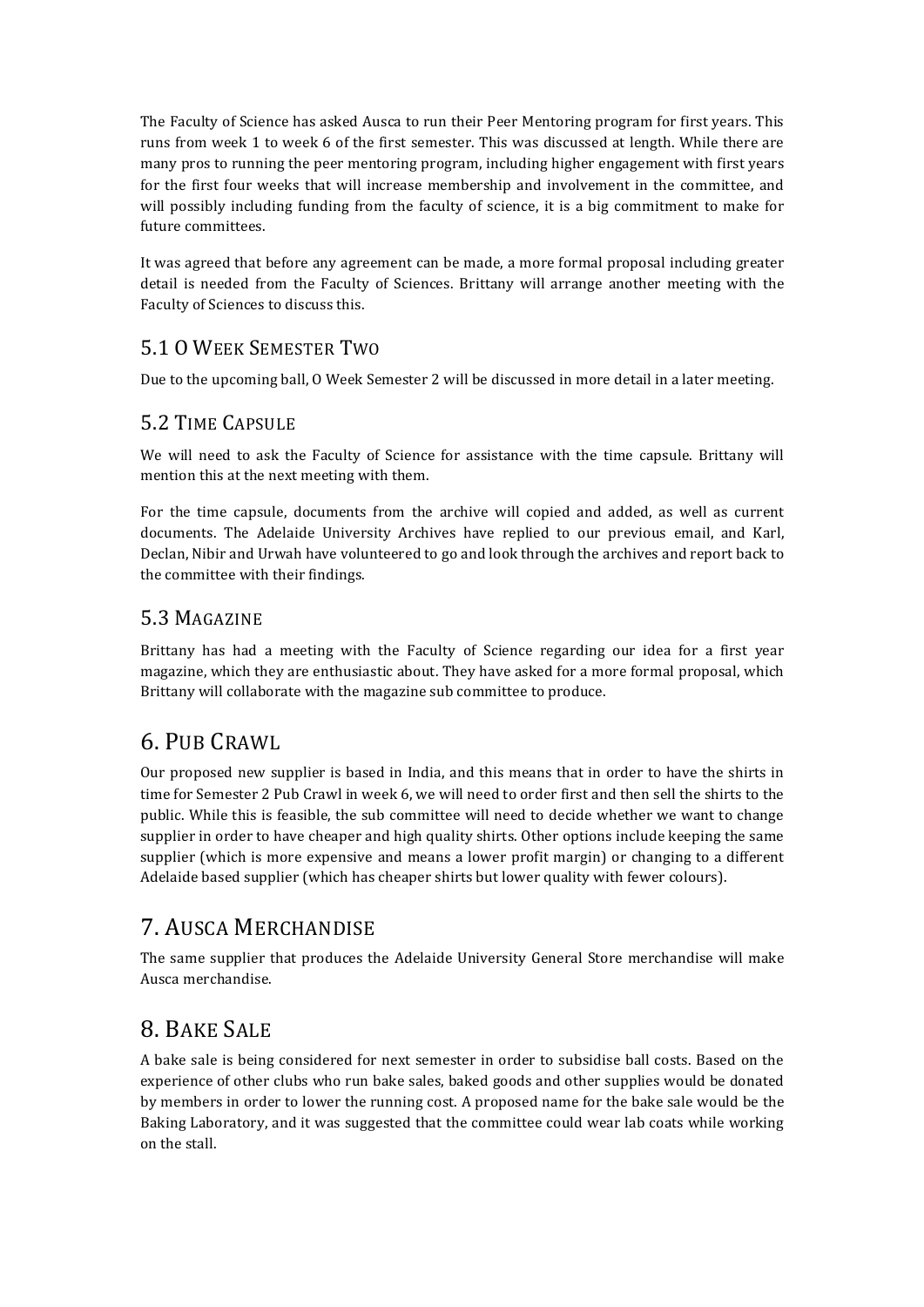## **11. AUSCA CONSTITUTION**

During the meeting, a revised constitution was proposed and edited (see Appendix).

A sub-committee has been formed and consists of Ben, Brittany, Declan, Jason and Urwah. This sub-committee will work out the specifics of the revised constitution and present a draft to the committee upon completion.

## 12. APPENDIX

Below is a draft of the Ausca Constitution.

## **CONSTITUTION OF**

## **THE**

# **ADELAIDE UNIVERSITY SCIENCES ASSOCIATION**

DRAFT as at 15/05/2016 11:03 PM

## **CONTENTS**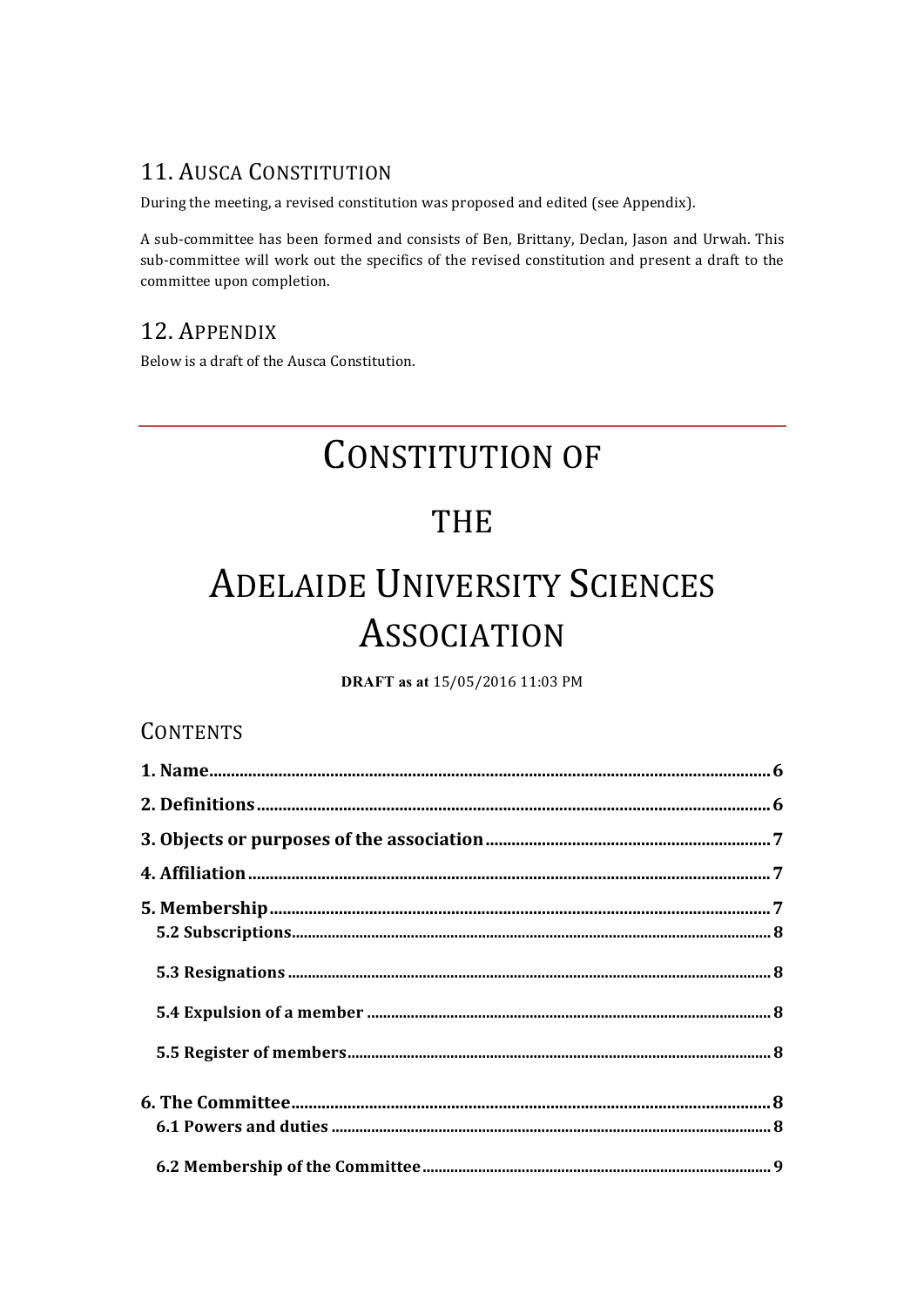## 1. NAME

The name of the unincorporated association is the Adelaide University Sciences Association, referred to herein as 'the association'.

## 2. DEFINITIONS

'Committee' means the committee referred to in clause 6.2

'Executive' means the executive referred to in clause 6.2

'General meeting' means a general meeting of members of the association convened in accordance with these rules

'Member' means a member of the association

'Special resolution' means a resolution of which every member has received seven days notice

'Month' shall mean a calendar month.

'AUU' means the Adelaide University Union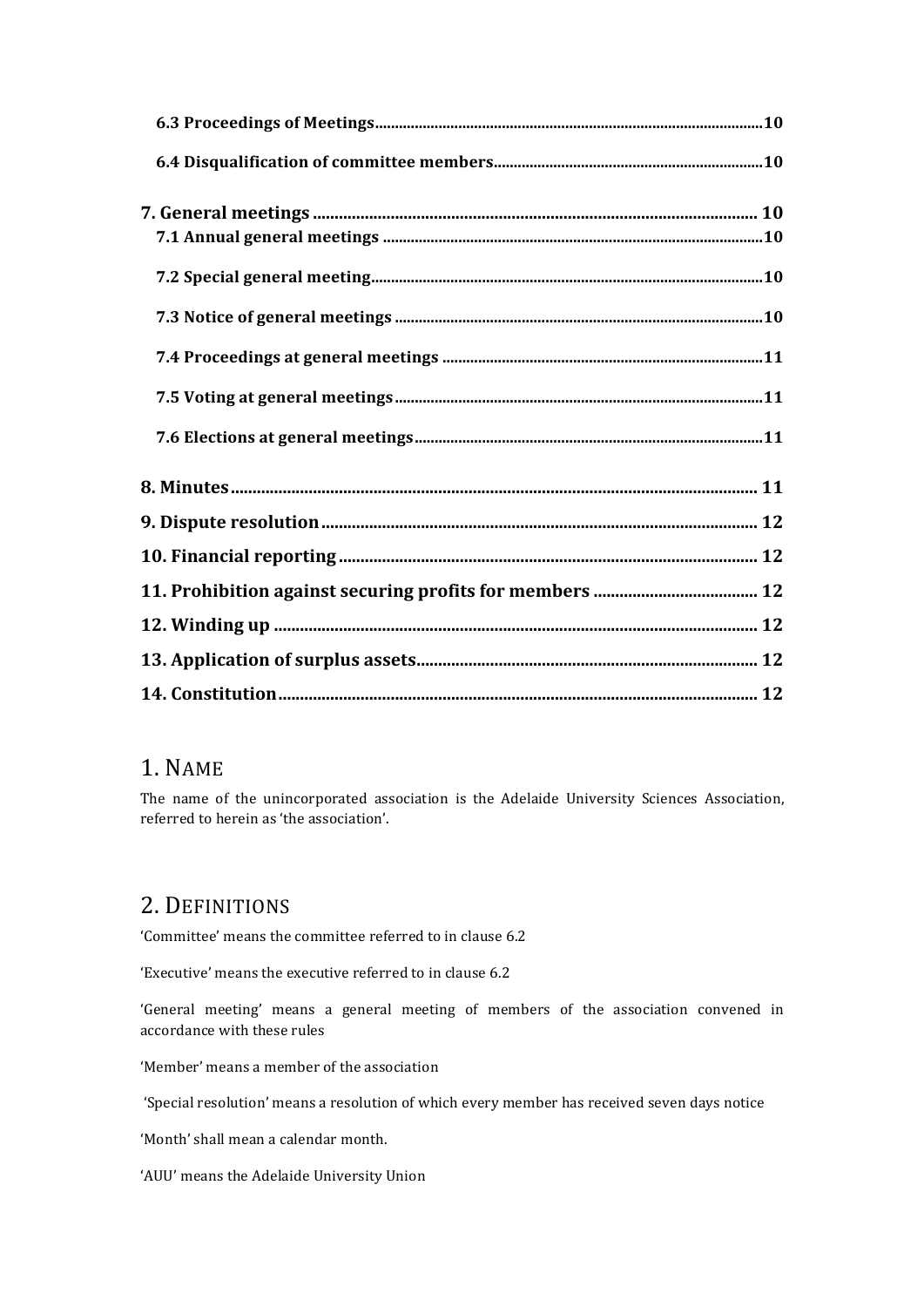'University' means the University of Adelaide

'Faculty' means the Faculty of Sciences

'Constitution' means this document

'GM' means any properly convened AGM or SGM of the association

'AGM' means the Annual General Meeting of the Club

'SGM' means a Special General Meeting of the Club

## 3. OBJECTS OR PURPOSES OF THE ASSOCIATION

The objects of the association are

- a. To provide a network for all science students, regardless of discipline, to engage with each other both socially and academically.
- b. To organise social events for all science students and students with interest in science, regardless of discipline, to enhance their experience at university.
- c. To work with the Faculty to provide a unique, positive, and memorable experience to all science students, regardless of discipline.
- d. To represent the ideals of all science students, regardless of discipline, and provide an active voice for the opinions of science students to the Faculty and the University.
- e. To encourage all science students, regardless of discipline, to achieve their academic goals by providing an adequate system of support
- f. To provide a forum for all students, regardless of discipline, to explore the rich diversity of the fields of sciences and to work with the community to provide a rich insight into the world of science.
- g. To encourage trans-disciplinary study, and to promote a diversity of knowledge to all students.
- h. To draw interest of a wider community into the fields of science.

## 4. AFFILIATION

The association shall be affiliated with

a the AUU

## 5. MEMBERSHIP

5.1. A person is only a member of the Club if they have complied with the terms of membership set by the Club at any GM from time to time.

5.2. The following categories of membership exist and a member can only belong to one category of membership.

- a. Ordinary Members: Individuals who have been accepted, as a member, as such. Ordinary members may vote at a GM.
- b. Life Members:
	- i. Those upon whom the Club has conferred Life Membership in appreciation of services rendered to the Club; and
	- ii. Such membership can may only be recommended by the Committee and confirmed at a GM.
	- iii. Life members may vote at a GM.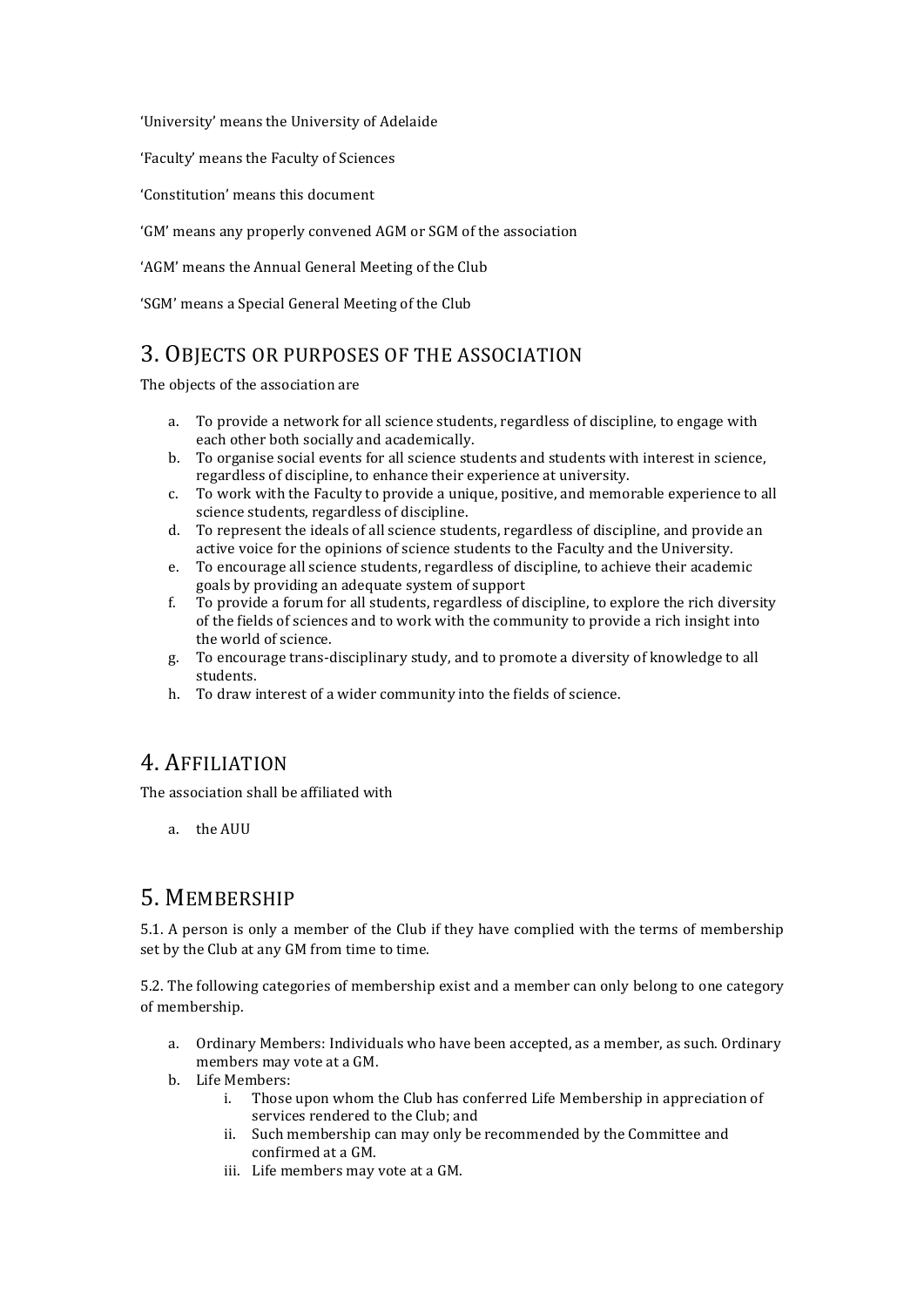- 5.1 Application for ordinary membership
	- a. Any person who supports the objects of the association and agrees to be bound by its rules may apply for membership of the association.
	- b. The application for membership shall be made by filling in a form, as determined by the Committee of the day.
	- c. Upon the acceptance of the application by the Committee and upon payment of the first annual subscription, the applicant shall be a member of the association.

#### 5.2 SUBSCRIPTIONS

- a. The subscription fees for membership shall be five dollars per annum.
- b. The subscription fees shall be payable annually, with membership due annually between the 28th of February and 28th of May.
- c. Any member whose subscription is outstanding after the due date for payment shall cease to be a member of the association.
- d. Life members are exempt from membership fees

#### 5.3 RESIGNATIONS

A member may resign from membership of the association by giving written notice to the committee. Any resigning member shall be liable for any outstanding subscriptions which may be recovered as a debt due to the association.

#### 5.4 EXPULSION OF A MEMBER

Subject to giving a member an opportunity to be heard or to make a written submission, the Committee may, by two thirds majority, expel a member upon a charge of misconduct detrimental to the interests of the association, the AUU or its affiliates, or the University of Adelaide.

#### 5.5 REGISTER OF MEMBERS

A register of members must be kept and contain:

- i) the name and student number (where applicable)
- ii) an email address

## **6. THE COMMITTEE**

#### **6.1 POWERS AND DUTIES**

a. The affairs of the association shall be managed and controlled by the Committee which, in addition to any powers and authorities conferred by these rules, may exercise all such powers and do all such things as are within the objects of the association, and are not by these rules required to be done by the association in general meeting.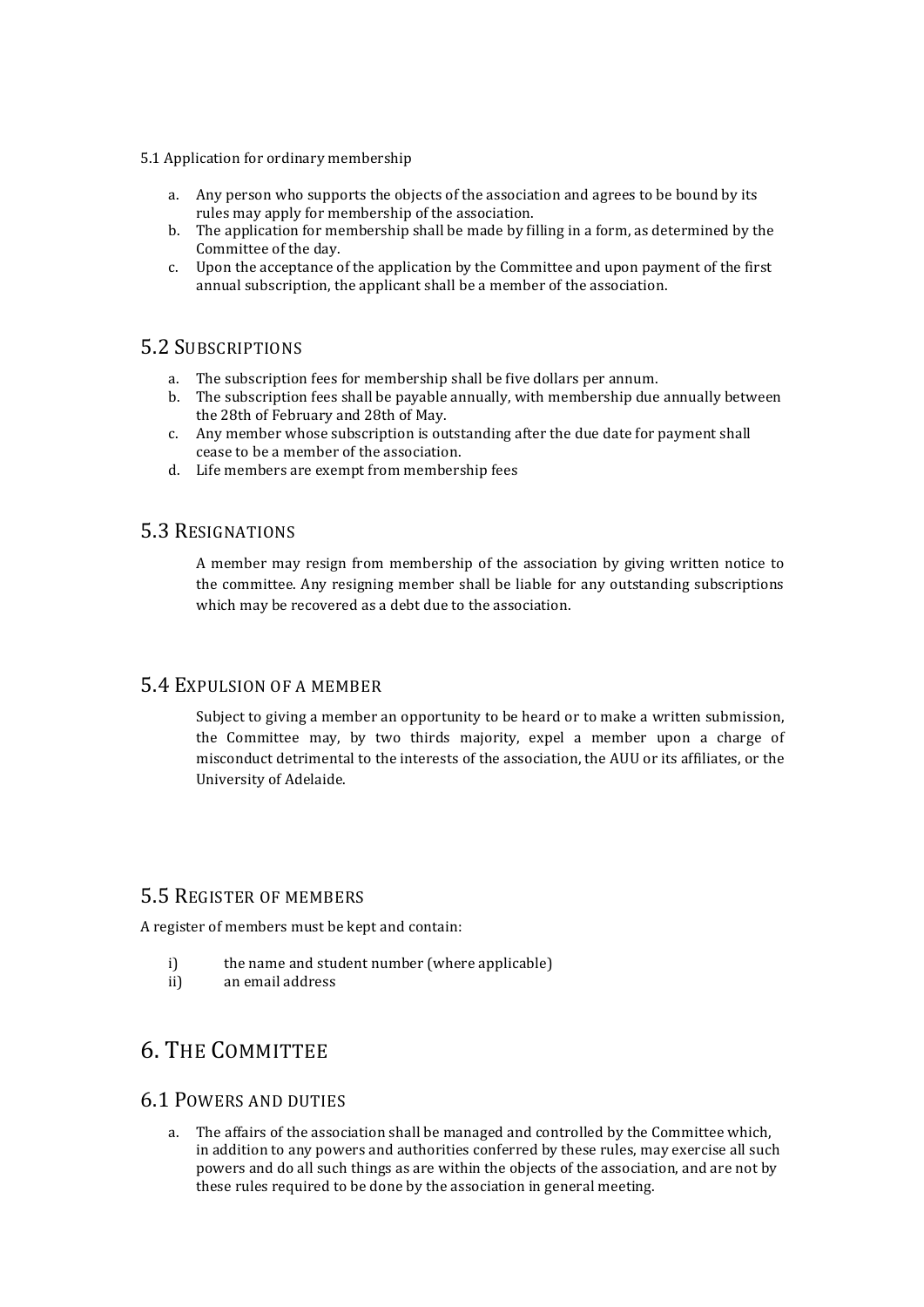- b. The Committee has the management and control of the funds and other property of the association.
- c. The Committee shall have authority to interpret the meaning of the constitution and any other matter relating to the affairs of the association on which these rules are silent.
- d. The Committee may make policies and rules pertaining to the management and affairs of the association, so long as those policies and rules do not contravene the constitution.

#### 6.2 MEMBERSHIP OF THE COMMITTEE

- b. The Committee shall be comprised of:
	- i. The Executive, the members of which shall be: the President, the Vice-President, the Secretary, the Treasurer, the Communications Officer, the four Year-Level Representatives and three General Members (one of whom may also be designated as a Communications Officer); and a person/s appointed under this clause 6.2 as an 'Appointed Member'; and
	- ii. Associate Members, but not more than eight.
- c. Each member of the Executive (including an Appointed Member) is entitled to vote at any meeting of the Committee.
- d. Each Associate Member is entitled to contribute to the general business, and any meeting, of the Committee, but is not entitled to vote at any meeting of the Committee. nor initiate an issue for consideration by the Committee other than through a member of the Committee who is entitled to vote.
- e. The four Year-Level Representatives shall be comprised of one representative from each of the following levels of study:
	- i. First Year (undergraduate)
	- ii. Second Year (undergraduate)
	- iii. Third Year (undergraduate)
	- iv. Honours/Postgraduate,

provided that for each of the First, Second and Third Year representative, the person must be enrolled in and undertaking at least 6 units of undergraduate study at the University of Adelaide in the applicable Year; and for the position of Honours/Postgraduate representative he/she must be enrolled in and undertaking an honours/postgraduate program at the University of Adelaide.

- f. If a position on the Executive is not filled at the AGM, or becomes vacant because of a resignation subsequent to the AGM, the Executive may appoint one of the Associate Members to the vacancy (an 'Appointed Person').
- g. If a member of the Executive undertakes a study abroad program at an international university for a period greater than two calendar months, that position will be deemed to be a temporary vacancy and the Executive may appoint a person to the temporary vacancy (an 'Appointed Person'). In that event, both the member and the Appointed Person will be members of the Executive and upon the return of the applicable member, that person will resume performing the duties of the position and the Appointed Person will continue as a member of the Executive.
- h. If a less than eight Associate positions are filled at the AGM, or if an Associate position becomes vacant because of a resignation subsequent to the AGM, the Executive may appoint a member/s of the association to a vacancy/ies.
- i. A committee member shall be a natural person.
- j. All positions on the Committee shall become vacant, and be subject to election, at each AGM.
- k. A member of the Committee shall be eligible to stand for re-election without nomination. No other person shall be eligible to stand for election unless a member of the association has nominated that person before the closure of nominations at the AGM.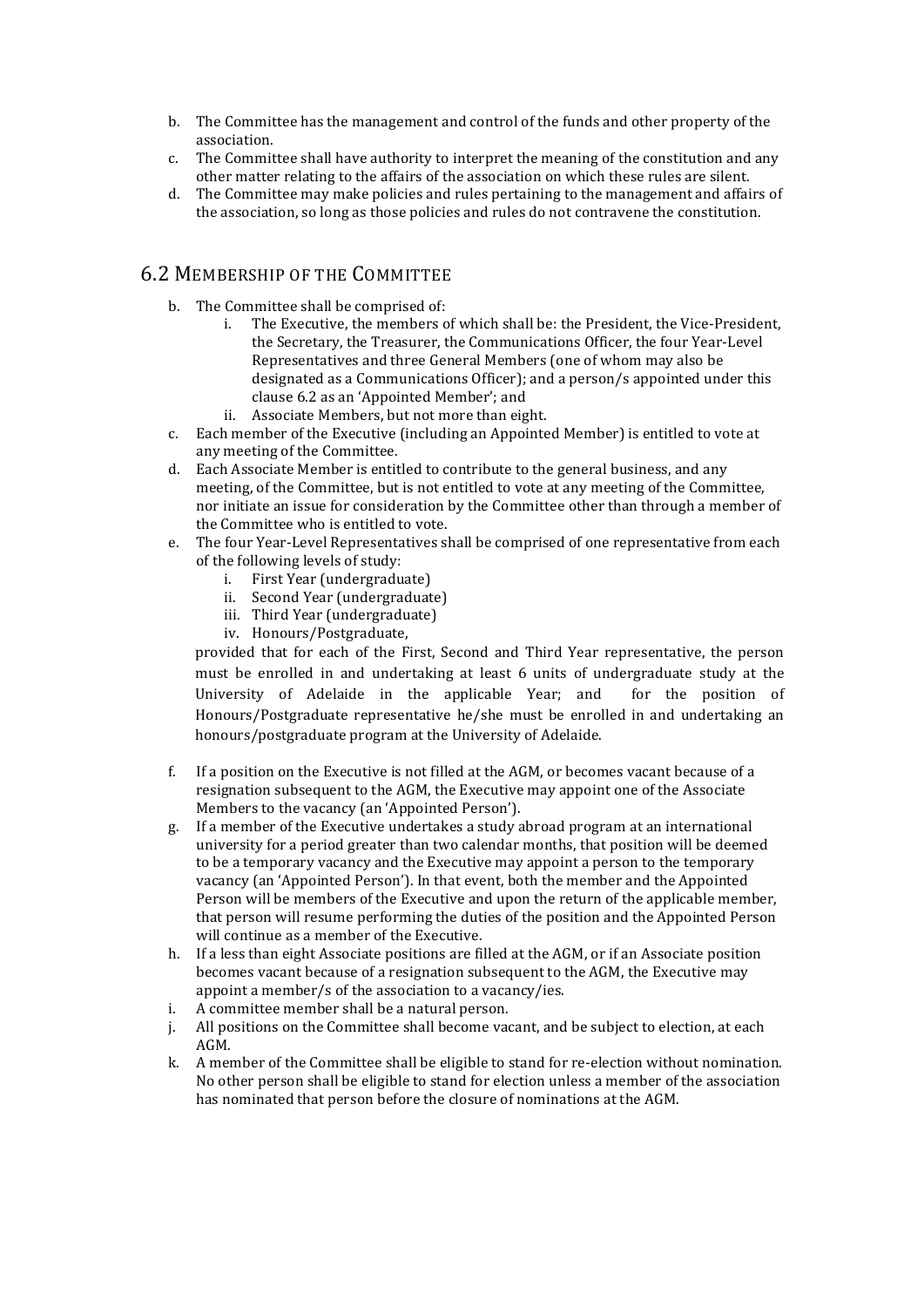#### **6.3 PROCEEDINGS OF MEETINGS**

- The Committee shall meet together for the dispatch of business at least monthly.
- b. Questions arising at any meeting of the Committee shall be decided by a majority of votes of those present, and in the event of equality of votes the President shall have a casting vote in addition to a deliberative vote.
- c. A quorum for a meeting of the Committee shall be seven members of the executive, two of whom must be the President, Vice-President, Treasurer or Secretary. If a quorum is not present within 30 minutes after the scheduled start, the meeting will be postponed to a date, time and place determined by the President (or delegate thereof).

#### 6.4 DISQUALIFICATION OF COMMITTEE MEMBERS

The Committee may declare a position on the Committee vacant if the applicable person is:

- i. expelled as a member of the association under these rules;
- ii. resigns as a member of the association; or
- iii. fails to attend three (3) consecutive Committee meetings without a leave of absence being granted by the Committee or President.

## 7. GENERAL MEETINGS

#### 7.1 ANNUAL GENERAL MEETINGS

- a. The committee shall call an annual general meeting in accordance with the constitution.
- b. An annual general meeting shall be called annually
- c. The AUU Clubs representative shall be notified of the calling of an annual general meeting.
- d. The order of the business at the meeting shall be:
	- i. The confirmation of the minutes of the previous annual general meeting and of any special general meeting held since that meeting.
	- ii. The consideration of the accounts and reports of the committee.
	- iii. The election of committee members.
	- iv. Proposed constitutional amendments, if any.
	- v. Designation of bank signatories, if any.
	- vi. Any other business requiring consideration by the association in general meeting.
- e. An attendance list, summary of the president's report, summary of the treasurer's report and the returning officer's report shall be returned to AUU Administration within two weeks.

#### 7.2 SPECIAL GENERAL MEETING

- a. The committee may call a special general meeting of the association at any time.
- b. Upon a requisition in writing of not less than ten members of the association, the committee shall, within two weeks of the receipt of the requisition, convene a special general meeting for the purpose specified in the requisition.
- c. Every requisition for a special general meeting shall be signed by the relevant members and shall state the purpose of the meeting.

#### 7.3 NOTICE OF GENERAL MEETINGS

a. At least seven days notice of any general meeting shall be given to members. The notice shall set out where and when the meeting will be held, and particulars of the nature and order of the business to be transacted at the meeting.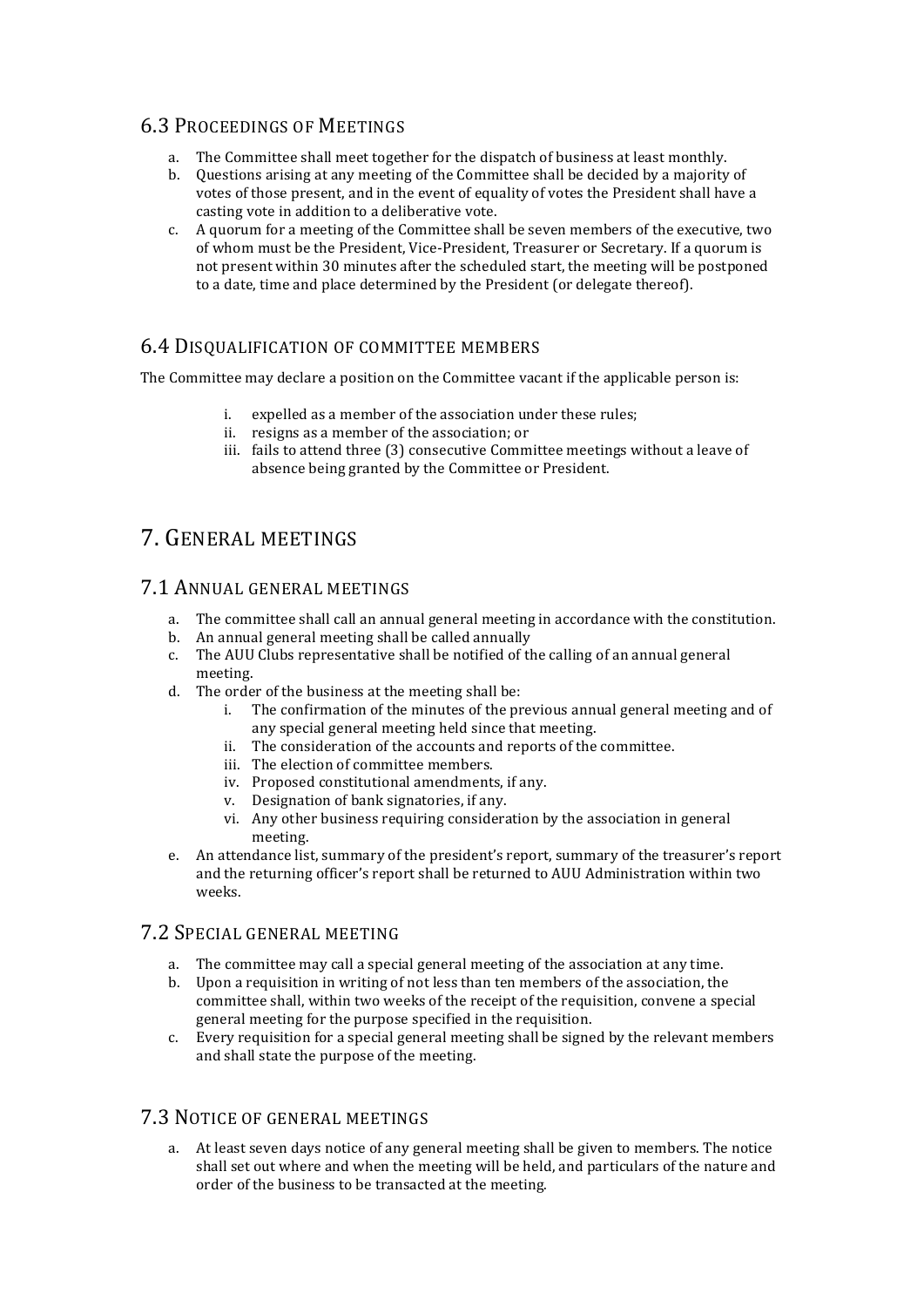b. A notice may be given by the association to any member by serving the member with the notice personally, or by sending it by post or email to the address appearing in the register of members.

#### 7.4 PROCEEDINGS AT GENERAL MEETINGS

- a. Ten members present personally shall constitute a quorum for the transaction of business at any general meeting.
- b. If within 30 minutes after the time appointed for the meeting a quorum of members is not present, a meeting convened upon the requisition of members shall lapse.
- c. The President, or a delegate appointed by the President, shall preside as chair at a general meeting of the association.

#### 7.5 VOTING AT GENERAL MEETINGS

- a. Subject to the constitution, every member of the association has only one vote at a meeting of the association.
- b. Subject to the constitution, a question for decision at a general meeting must be determined by a majority of votes cast at that meeting.
- c. Unless a poll is demanded by at least one member, a question for decision at a general meeting must be determined by a show of hands.
- d. Votes by proxy or post are not permitted

#### 7.6 ELECTIONS AT GENERAL MEETINGS

- a. The elections shall be conducted by a Returning Officer, who is appointed by the committee prior to the AGM
- b. The Returning Officer may not be nominated for a position on the committee.
- c. All committee positions are to be declared vacant at each Annual General Meeting
- d. Nominations for election for positions can be received from the notice of the AGM until voting on that position is set to commence.
- e. Nominations can be received in writing or in person to the chair.
- f. Voting for single member positions shall be conducted through a preferential voting system whereby candidates are numbered from one to the number of nominees. The candidate with the fewest number of first preferences is excluded and their highest remaining preference distributed to the appropriate remaining candidate until one candidate is remaining, who will be declared elected.
- g. Voting for multiple member positions shall be conducted by a Hare-Clark preferential voting system.
- h. In the case of a tie at any point in the counting of the votes, the candidate with the least first preference votes shall be excluded. If the candidates are still tied, the chair of the meeting shall have the casting vote.
- i. If only two nominations are received, voting may be conducted through either a show of hands or a secret ballot, if requested by member who is present at the meeting.

## 8. MINUTES

- a. Proper minutes of all proceedings of general meetings of the association and of meetings of the committee, shall be entered within one month after the relevant meeting in minute books kept for the purpose.
- b. The minutes kept pursuant to this rule must be confirmed by the members of the association or the members of the committee (as relevant) at a subsequent GM.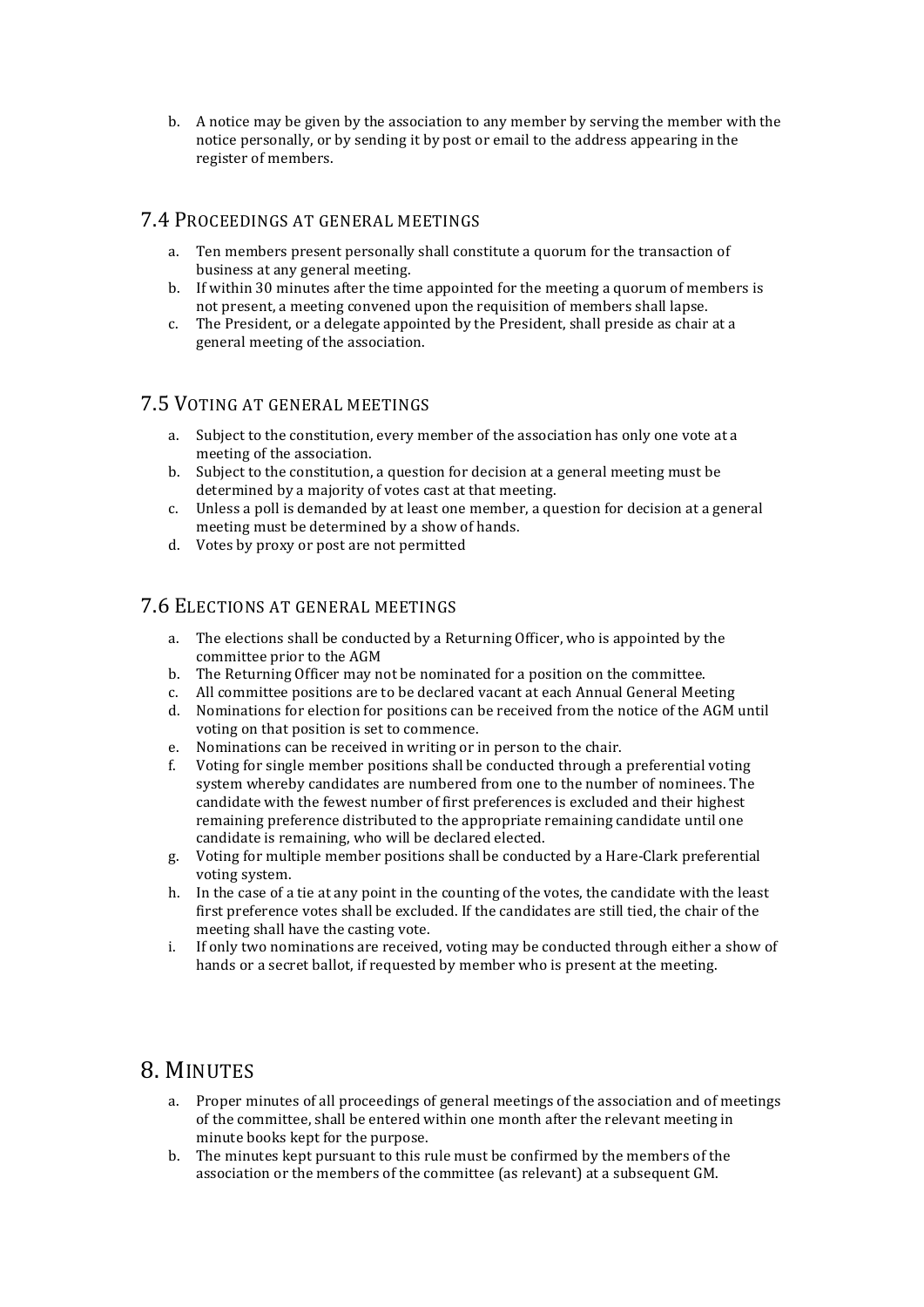- c. The minutes kept pursuant to this clause shall be signed by the chair of the GM at which the proceedings took place or by the chair of the next succeeding GM at which the minutes are confirmed.
- d. Where minutes are entered and signed they shall, until the contrary is proved, be evidence that the meeting was convened and duly held, that all proceedings held at the meeting shall be deemed to have been duly held, and that all appointments made at a meeting shall be deemed to be valid.

## 9. DISPUTE RESOLUTION

Any and all disputes that may arise that cannot be resolved by informal means shall be submitted to the Grievance Committee of the AUU for determination.

## 10. FINANCIAL REPORTING

The association shall keep and retain such accounting records as are necessary to correctly record and explain the financial transactions and financial position of the association.

## 11. PROHIBITION AGAINST SECURING PROFITS FOR MEMBERS

The income and capital of the association shall be applied exclusively to the promotion of its objects and no portion shall be paid or distributed directly or indirectly to members or their associates except as bona fide remuneration of a member for services rendered or expenses incurred on behalf of the association.

## 12. WINDING UP

The association may be wound upon the special resolution of the association at a  $GM$ 

## 13. APPLICATION OF SURPLUS ASSETS

Upon winding up of the club, net assets (residual amount after all outstanding expenses are paid) are to be transferred to the Faculty of Sciences.

## 14. CONSTITUTION

- a. This constitution may be altered (including an alteration to the association's name) by special resolution of the members of the association, subject to 7.5, but shall require a two thirds majority of votes.
- b. The constitution shall bind the association and every member of the association.
- c. Subject to any provision in the constitution or a resolution to the contrary, an alteration to the constitution comes into force at the time that the alteration is passed.